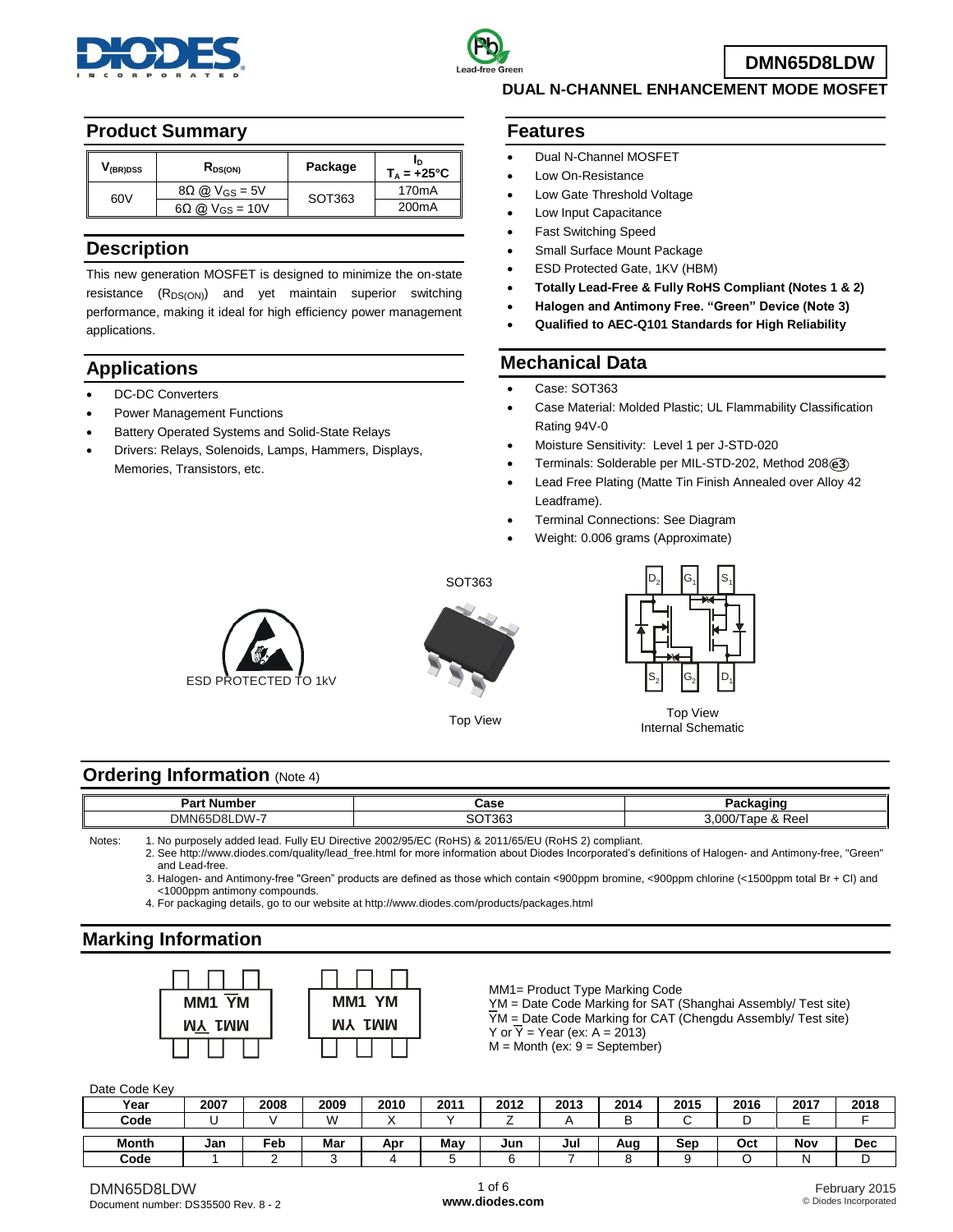

# **Maximum Ratings** (@T<sub>A</sub> = +25°C, unless otherwise specified.)

|                                                        | <b>Characteristic</b>    |                        |                                             | Symbol                 | Value      | <b>Units</b> |
|--------------------------------------------------------|--------------------------|------------------------|---------------------------------------------|------------------------|------------|--------------|
| Drain-Source Voltage                                   |                          |                        |                                             | <b>V<sub>DSS</sub></b> | 60         |              |
| Gate-Source Voltage                                    |                          |                        |                                             | V <sub>GSS</sub>       | ±20        |              |
| Continuous Drain Current (Note 5)                      | $V$ <sub>GS</sub> = 10V  | Steady<br>State        | $T_A = +25^{\circ}C$<br>$T_A = +70$ °C      | In                     | 180<br>140 | mA           |
| Continuous Drain Current (Note 5)                      | $V$ <sub>GS</sub> $=$ 5V | Steady<br>State        | $T_A = +25^{\circ}C$<br>$Ta = +70°C$        | ID                     | 150<br>120 | mA           |
| Continuous Drain Current (Note 6)                      | $V$ <sub>GS</sub> = 10V  | Steady<br>State        | $Ta = +25^{\circ}C$<br>$T_A = +70^{\circ}C$ | In                     | 200<br>160 | mA           |
| Continuous Drain Current (Note 6)                      | $V$ <sub>GS</sub> = $5V$ | Steady<br><b>State</b> | $T_A = +25$ °C<br>$T_A = +70$ °C            | In                     | 170<br>140 | mA           |
| Pulsed Drain Current (10µs pulse, duty cycle = $1\%$ ) | <b>IDM</b>               | 800                    | mA                                          |                        |            |              |

# **Thermal Characteristics**

| <b>Characteristic</b>                            | <b>Symbol</b>  | Value           | Units |
|--------------------------------------------------|----------------|-----------------|-------|
| Total Power Dissipation (Note 5)                 | P <sub>D</sub> | 300             | mW    |
| Thermal Resistance, Junction to Ambient (Note 5) | $R_{0,IA}$     | 435             | °C/W  |
| Total Power Dissipation (Note 6)                 | Pn             | 400             | mW    |
| Thermal Resistance, Junction to Ambient (Note 6) | $R_{0,IA}$     | 330             | °C/W  |
| Thermal Resistance, Junction to Case (Note 6)    | Rejc           | 139             | °C/W  |
| Operating and Storage Temperature Range          | Tj. Tstg       | $-55$ to $+150$ | °C    |

# **Electrical Characteristics** ( $@T_A = +25^\circ C$ , unless otherwise specified.)

| Characteristic                                                                         | Symbol                  | Min                      | Typ                      | Max                           | Unit     | <b>Test Condition</b>                           |
|----------------------------------------------------------------------------------------|-------------------------|--------------------------|--------------------------|-------------------------------|----------|-------------------------------------------------|
| <b>OFF CHARACTERISTICS (Note 7)</b>                                                    |                         |                          |                          |                               |          |                                                 |
| Drain-Source Breakdown Voltage                                                         | <b>BV<sub>DSS</sub></b> | 60                       |                          |                               | $\vee$   | $V_{GS} = 0V$ , $I_D = 250 \mu A$               |
| Zero Gate Voltage Drain Current<br>$T_{\parallel}$ = +25°C<br>$T_J = +125$ °C (Note 8) | $I_{DSS}$               |                          |                          | 1.0<br>5.0                    | μA       | $V_{DS} = 60V$ , $V_{GS} = 0V$                  |
| Gate-Body Leakage                                                                      | lgss                    | —                        |                          | ±5.0                          | μA       | $V_{GS} = \pm 20V$ , $V_{DS} = 0V$              |
| <b>ON CHARACTERISTICS (Note 7)</b>                                                     |                         |                          |                          |                               |          |                                                 |
| Gate Threshold Voltage                                                                 | $V_{GS(th)}$            | 1.0                      | $\overline{\phantom{0}}$ | 2.0                           | V        | $V_{DS} = V_{GS}$ , $I_D = 250 \mu A$           |
| Static Drain-Source On-Resistance                                                      |                         |                          | $\overline{\phantom{0}}$ | 8                             | Ω        | $V_{GS} = 5.0 V$ , $I_D = 0.115 A$              |
|                                                                                        | $R_{DS(ON)}$            |                          | $\overline{\phantom{0}}$ | 6                             | Ω        | $V_{GS}$ = 10.0V, $I_D$ = 0.115A                |
| Forward Transconductance                                                               | <b>GFS</b>              | 80                       | $\overline{\phantom{0}}$ | $\overline{\phantom{0}}$      | mS       | $V_{DS} = 10V$ , $I_D = 0.115A$                 |
| Diode Forward Voltage                                                                  | <b>V<sub>SD</sub></b>   | $\overline{\phantom{0}}$ | 0.8                      | 1.2                           | V        | $V_{GS} = 0V$ , $I_S = 115mA$                   |
| <b>DYNAMIC CHARACTERISTICS (Note 8)</b>                                                |                         |                          |                          |                               |          |                                                 |
| Input Capacitance                                                                      | C <sub>iss</sub>        |                          | 22.0                     |                               |          |                                                 |
| <b>Output Capacitance</b>                                                              | $C_{\rm oss}$           |                          | 3.2                      |                               | pF       | $V_{DS} = 25V$ , $V_{GS} = 0V$ , f = 1.0MHz     |
| Reverse Transfer Capacitance                                                           | C <sub>rss</sub>        |                          | 2.0                      | $\qquad \qquad$               |          |                                                 |
| Gate Resistance                                                                        | $R_G$                   |                          | 79.9                     | $\qquad \qquad$               | $\Omega$ | $V_{DS} = 0V$ , $V_{GS} = 0V$ , $f = 1.0 MHz$   |
| Total Gate Charge $V_{GS} = 10V$                                                       | $Q_q$                   |                          | 0.87                     | $\overbrace{\phantom{aaaaa}}$ |          |                                                 |
| Total Gate Charge $V_{GS} = 4.5V$                                                      | $Q_{q}$                 |                          | 0.43                     | $\qquad \qquad$               | nC       | $V_{GS}$ = 10V, $V_{DS}$ = 30V,                 |
| Gate-Source Charge                                                                     | $Q_{gs}$                |                          | 0.11                     | $\overline{\phantom{0}}$      |          | $ln = 150mA$                                    |
| Gate-Drain Charge                                                                      | $Q_{\text{gd}}$         | $\overline{\phantom{0}}$ | 0.11                     | $\overline{\phantom{0}}$      |          |                                                 |
| Turn-On Delay Time                                                                     | $t_{D(on)}$             |                          | 3.3                      | $\overline{\phantom{0}}$      |          |                                                 |
| Turn-On Rise Time                                                                      | t,                      | $\overline{\phantom{0}}$ | 3.2                      |                               | nS       | $V_{DD}$ = 30V, $I_D$ = 0.115A, $V_{GEN}$ = 10V |
| Turn-Off Delay Time                                                                    | $t_{D(off)}$            |                          | 12.0                     | $\overline{\phantom{0}}$      |          | $R_{GEN} = 25\Omega$                            |
| <b>Turn-Off Fall Time</b>                                                              | tғ                      |                          | 6.3                      | —                             |          |                                                 |

Notes: 5. Device mounted on FR-4 PC board, with minimum recommended pad layout, single sided.

6. Device mounted on FR-4 substrate PC board, 2oz copper, with 1-inch square copper pad layout

7 .Short duration pulse test used to minimize self-heating effect.

8. Guaranteed by design. Not subject to production testing.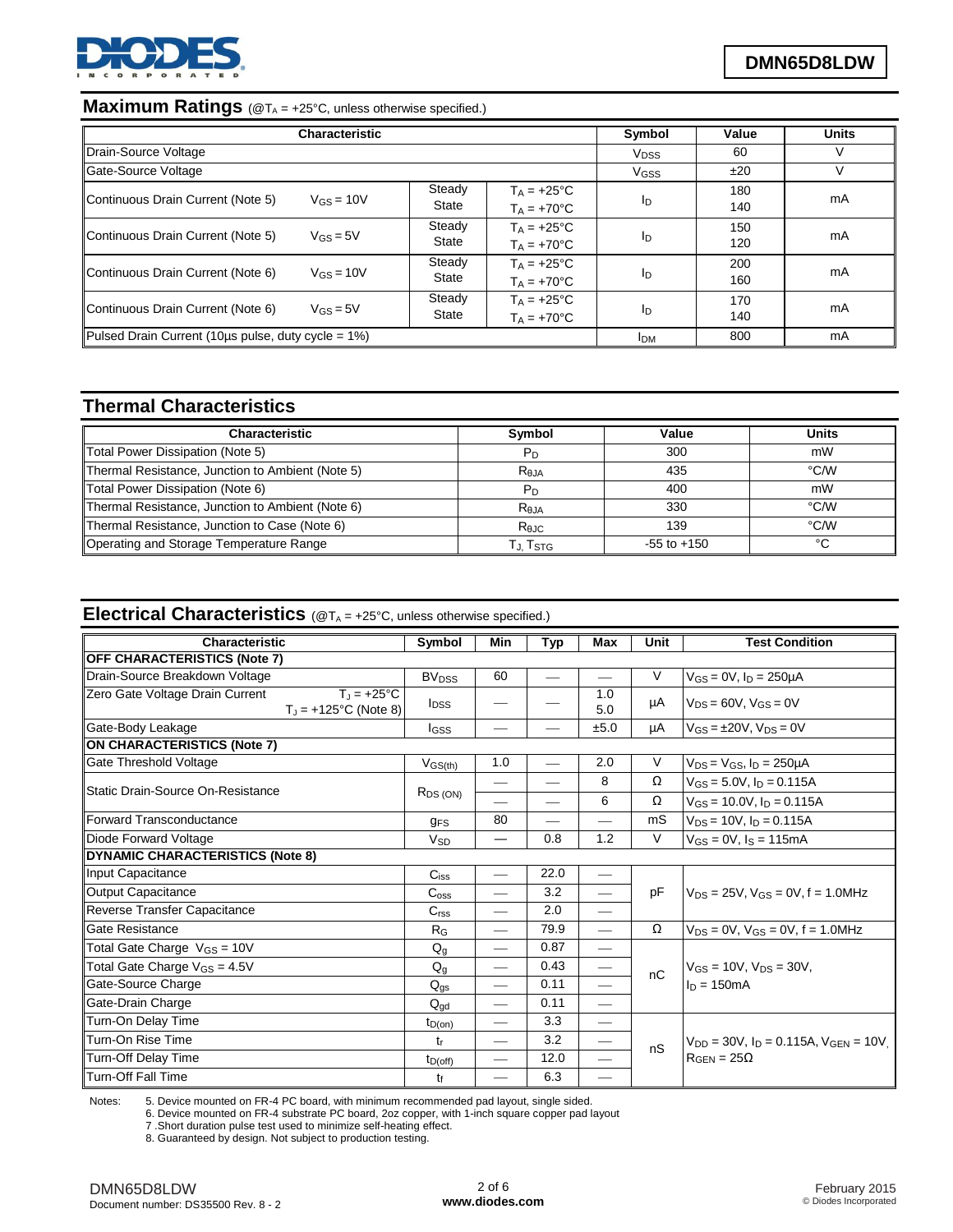

# **DMN65D8LDW**

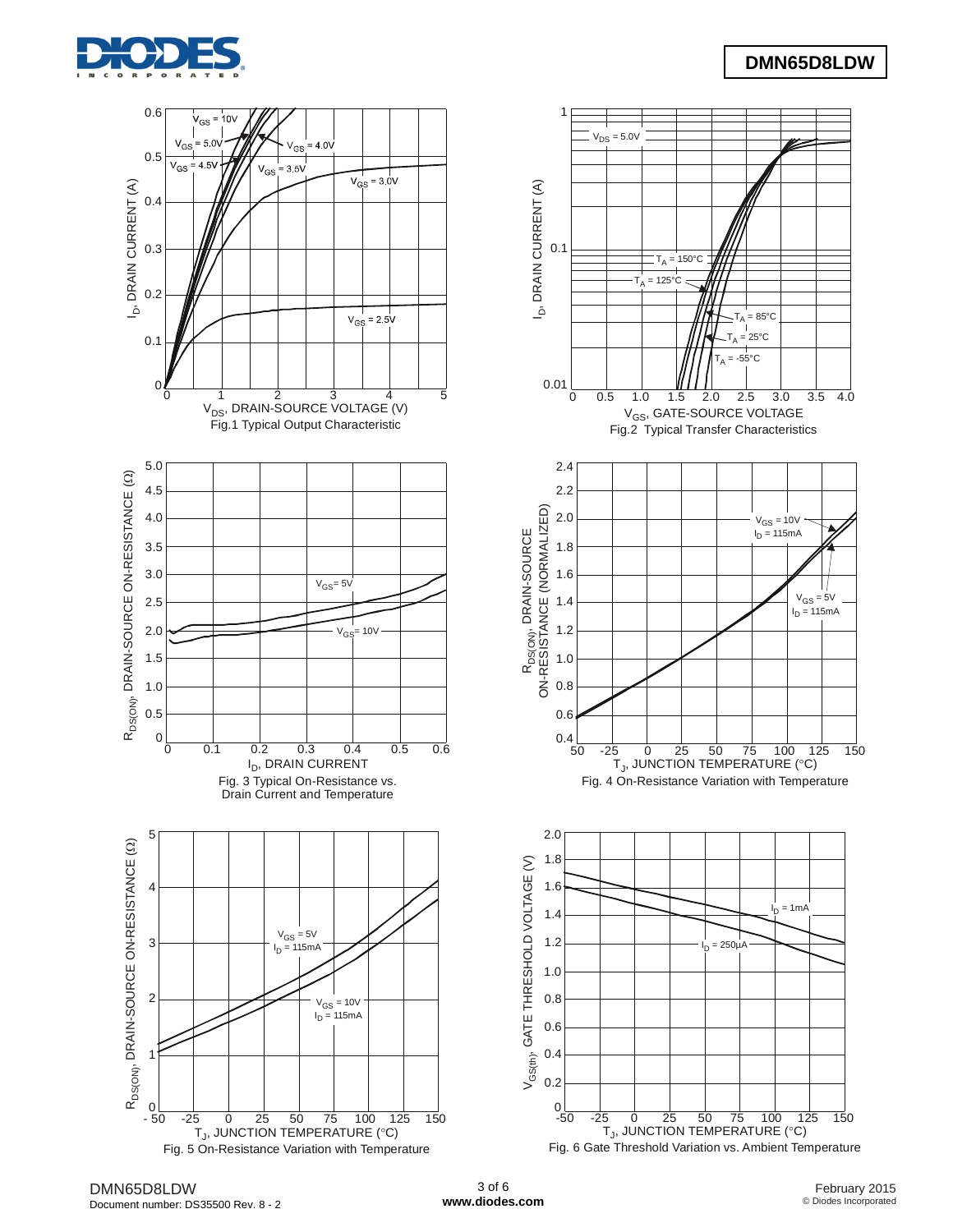

# **DMN65D8LDW**



Fig. 10 Transient Thermal Resistance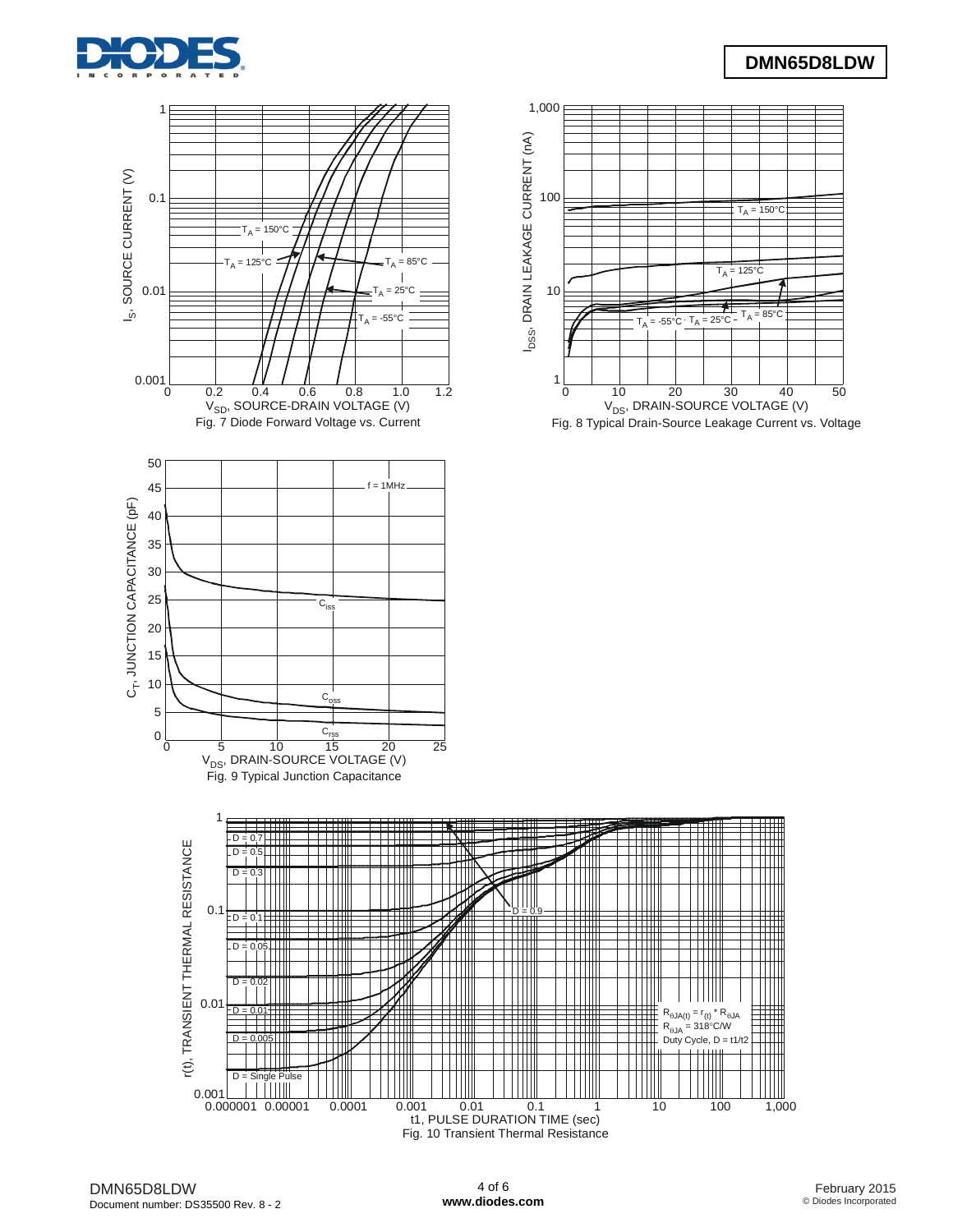

# **Package Outline Dimensions**

Please see AP02002 at [http://www.diodes.com/datasheets/ap02002.pdf fo](http://www.diodes.com/datasheets/ap02002.pdf)r the latest version.



| SOT363 |        |            |       |  |  |  |  |  |
|--------|--------|------------|-------|--|--|--|--|--|
| Dim    | Min    | Max        | Typ   |  |  |  |  |  |
| A      | 0.10   | 0.30       | 0.25  |  |  |  |  |  |
| в      | 1.15   | 1.35       | 1.30  |  |  |  |  |  |
| C      | 2.00   | 2.20       | 2.10  |  |  |  |  |  |
| D      |        | $0.65$ Typ |       |  |  |  |  |  |
| F      | 0.40   | 0.45       | 0.425 |  |  |  |  |  |
| н      | 1.80   | 2.20       | 2.15  |  |  |  |  |  |
| J      | ი      | 0.10       | 0.05  |  |  |  |  |  |
| κ      | 0.90   | 1.00       | 1.00  |  |  |  |  |  |
| L      | 0.25   | 0.40       | 0.30  |  |  |  |  |  |
| м      | 0.10   | 0.22       | 0.11  |  |  |  |  |  |
| α      | 0°     | 8°         |       |  |  |  |  |  |
|        | nsions |            |       |  |  |  |  |  |

# **Suggested Pad Layout**

Please see AP02001 at [http://www.diodes.com/datasheets/ap02001.pdf fo](http://www.diodes.com/datasheets/ap02001.pdf)r the latest version.



| <b>Dimensions</b> | Value (in mm) |  |  |  |
|-------------------|---------------|--|--|--|
| z                 | 2.5           |  |  |  |
| G                 | 1.3           |  |  |  |
| x                 | 0.42          |  |  |  |
|                   | 0.6           |  |  |  |
| C1                | 1.9           |  |  |  |
| C2                | 0.65          |  |  |  |